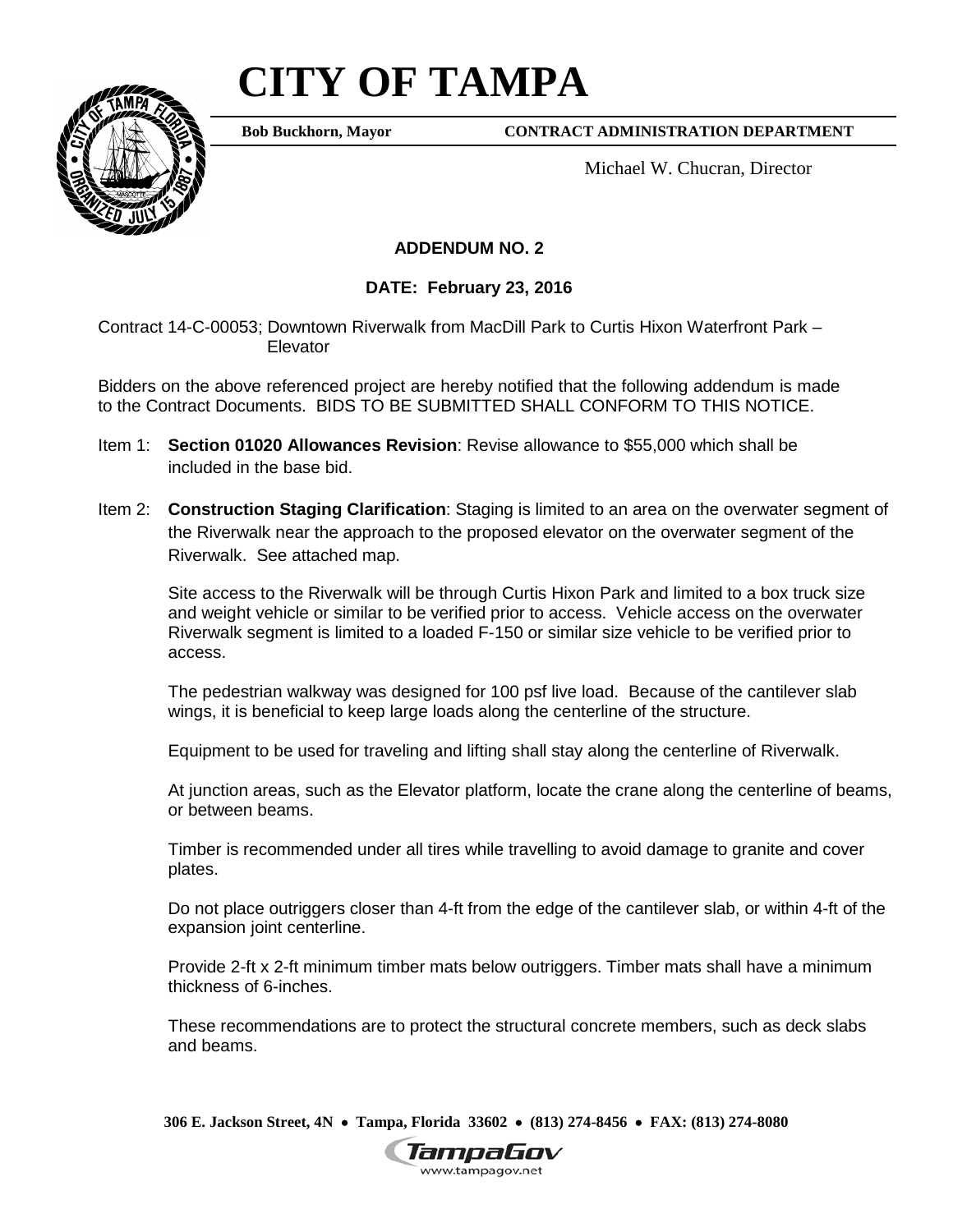The Contractor is responsible for protecting all elements from damage including: concrete ribbon, granite pavers, expansion joint cover plates, etc. and is responsible for repair of any damage to these elements.

- Item 3: **FDOT Qualified Contractor Clarification**: FDOT considers this project an off system project; therefore, FDOT Pre-Qualification is not applicable for this project.
- Item 4: **Pre-Cast Elevator Lid Clarification**: The weight of the existing precast lid over the elevator opening is 33,000 lbs. and it is 15-inches thick.
- Item 5: **Elevator Pit Clarification**: The intent of the bid document is for the pit to be precast off-site and installed via crane. The Contractor is responsible for coordination, quality control and logistics with regard to the overall effort.
- Item 6: **Sheet S-302 Concrete Sections and Details Clarification**: The diagonal slash lines represent the existing concrete beam.

## Item 7: **Riverwalk Wayfinding Signage**:

The Contractor shall supply three (3) wayfinding SIGNS (HC.2R signs) in accordance with the specifications in the Tampa Riverwalk Wayfinding and Interpretive Signage Program document. None of these signs require electrical connections. Exact locations of the signage will be determined by the City. Sign wording will be provided by the City.

The Contractor shall add approximately Sixteen (16) directional destinations to the blank spaces on the existing wayfinding signage along the Tampa Riverwalk – Kennedy Blvd. segment. Wording and exact locations of the additional directional destinations will be provided by the City.

The Contractor shall remove approximately fourteen (14) existing wayfinding panels. The text for approximately (14) directional destinations on the panels will be removed and text for approximately thirty (30) directional destination will be added. The background color of the removed destination will be repainted to match the rest of the panel. This work is to be handled at a sign shop off-site. All signage text and locations will be provided by the city.

The scope of work for Riverwalk Wayfinding Signage, directional destination additions and removals includes all work necessary to complete the project including, but not limited to, materials, equipment, tools, labor for the fabrication and installation of the signage.

All other provisions of the Contract Documents and Specifications not in conflict with this Addendum shall remain in full force and effect. Questions are to be e-mailed to Contract Administration@tampagov.net.

*Jim Greiner*